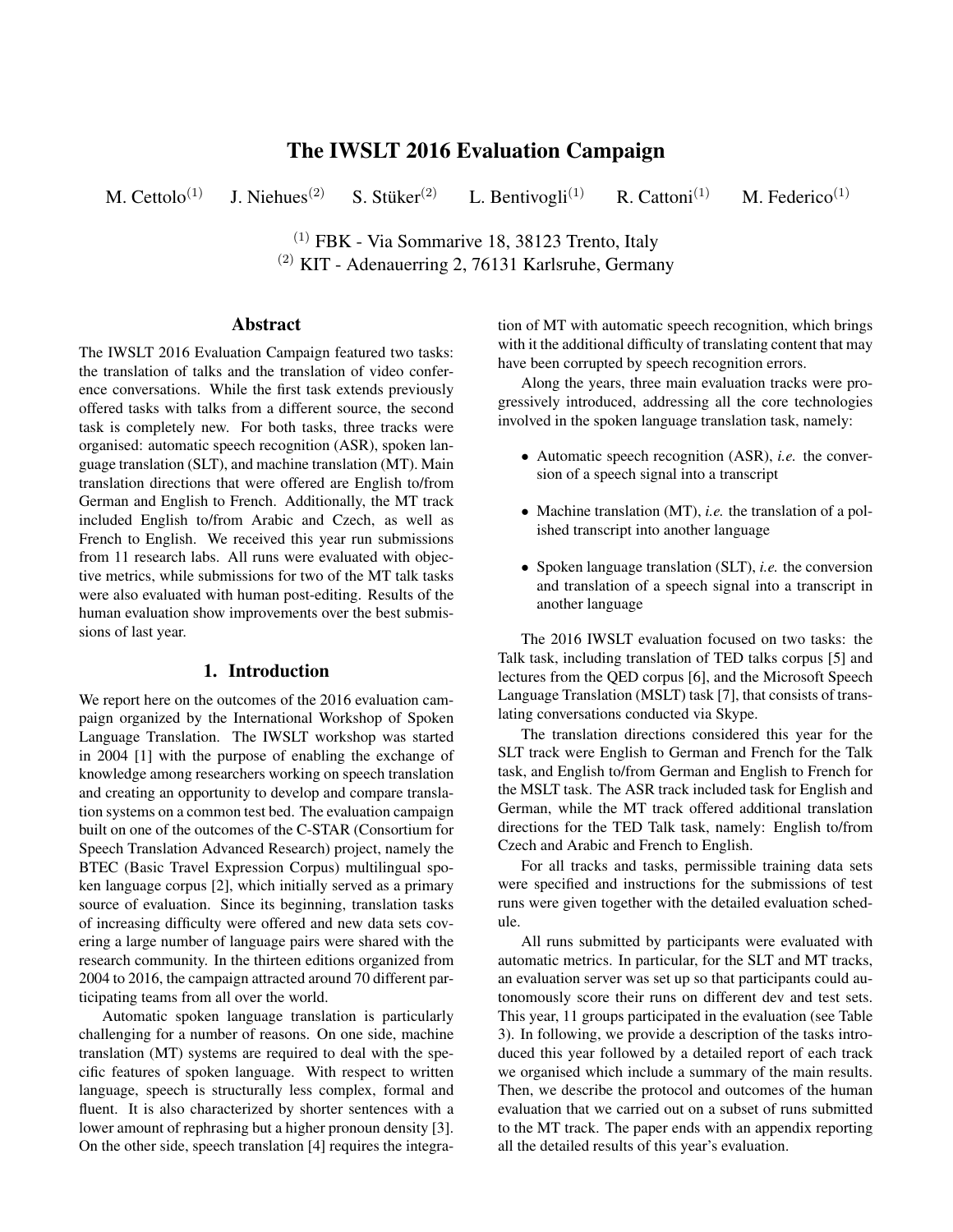Table 1: Example of a sentence pair from the QED data.

|         | Language Transcript                         |  |  |
|---------|---------------------------------------------|--|--|
| English | So in this video I'm just going to do a ton |  |  |
|         | of examples.                                |  |  |
| German  | Daher werde ich in diesem Video viele       |  |  |
|         | Beispiele durchrechnen.                     |  |  |

## 2. Tasks

The TED translation task of IWSLT has become a seasoned task by now. Its introduction was motivated by its higher complexity with respect to the previous travel tasks, and by the availability of high quality data. In order to keep the tasks interesting and to follow current trends in research and industry, we expanded and developed the IWSLT tasks further. We augment the Talk task by including more challenging lecture data. Further, we introduced a new task on video-conference conversations. Unlike in previous years, we also limited the scope of the evaluation to few languages: English, German, French, and one low resourced European language. The main reason for this was to avoid dispersion of participants in too many tasks.

#### 2.1. Talk Task

TED talks are challenging due to their variety in topics, which can be considered unlimited for all practical purposes. With respect to the type of language, TED talks are, however, very well behaved. Before being delivered, TED talks are rehearsed rigorously. Therefore, the talks tend not to show spontaneous speech phenomena, but are rather well formed. However, the majority of talks held in the world are not that well formed and well rehearsed, but rather more spontaneous and of lower quality. A prominent example of such type of talk is given by academic lectures. In order to address more lifelike talks, we thus included data from from the QCRI Educational Domain (QED) Corpus<sup>1</sup> [6] into our talk task. This data is obtained from subtitles created on the Amara platform of videos from Khan Academy, Coursera, Udacity, etc. Table 1 gives an example of a transcription and translation from the corpus.

## 2.2. MSLT Task

MSLT stands for Microsoft Speech Language Translation and refers to data collected within a video conference scenario.<sup>2</sup> Translating video conference conversations is a challenging task due to the nature of the language used in conversations, which is often not planned, informal in nature, ungrammatical, using special idioms etc. Therefore, while maybe not as broad in domain as talks and lectures, this task represents a challenge that goes beyond the translation of

Table 2: Example of a sentence pair from the MSLT data.

| Language | <b>Transcript</b>                                                                                                                                                                                                            |
|----------|------------------------------------------------------------------------------------------------------------------------------------------------------------------------------------------------------------------------------|
| German   | ähm wir haben grade über Platten geredet,                                                                                                                                                                                    |
|          | und über, über Musik, Musik Stream, was<br>mich halt irgendwie nervt ist das bei so<br>vielen Platten vorn so krass viel Werbung<br>dazwischen geschaltet wird, und das find<br>ich äh sehr störend, ja.                     |
| English  | We just talked about albums and about<br>streaming music, which just bugs me<br>somehow, that for so many albums, so<br>much advertising is placed before and in<br>between them. And I find that very disrup-<br>tive, yes. |

talks. A detailed description of the data we have been used in the evaluation is provided in [7].

The test data that has been made available from Microsoft Research consists of bilingual conversations, where each speaker was speaking in his own language but was able to understand the other dialog partner's language. In this way natural conversations could be recorded. Audio was then manually processed to produce transcripts, transformed transcripts (cleaned of disfluencies), and translations (in or out of English). Table 2 shows an example from such a dialogue in English and German. For proprietary issues, development and evaluation sets for the MSLT task were distributed only to participants who signed a data license agreement.

## 3. ASR Track

## 3.1. Definition

The *Automatic Speech Recognition* (ASR) track for IWSLT 2016 addressed both the Talk and the MSLT tasks described in Section 2.1 and 2.2, respectively.

The results of the recognition of the Talk task is used for two purposes. It is used to measure the performance of ASR systems on this task and it is used as input for the SLT track, see Section 4.

#### 3.2. Evaluation

Participants had to submit the results of the recognition of the *tst2016* sets in CTM format. The word error rate was measured case-insensitive. After the end of the evaluation a preliminary scoring was performed with the first set of references. This was followed by an adjudication phase in which participants could point out errors in the reference transcripts. The adjudication results were collected and combined into the final set of references with which the official scores were calculated.

In order to measure the progress of the systems over the years, participants to the English Talk task also had to provide results on the test set from 2015, i.e. *tst2015*.

<sup>1</sup>http://alt.qcri.org/resources/qedcorpus/

<sup>2</sup> (http://research.microsoft.com/en-us/about/ speech-to-speech-milestones.aspx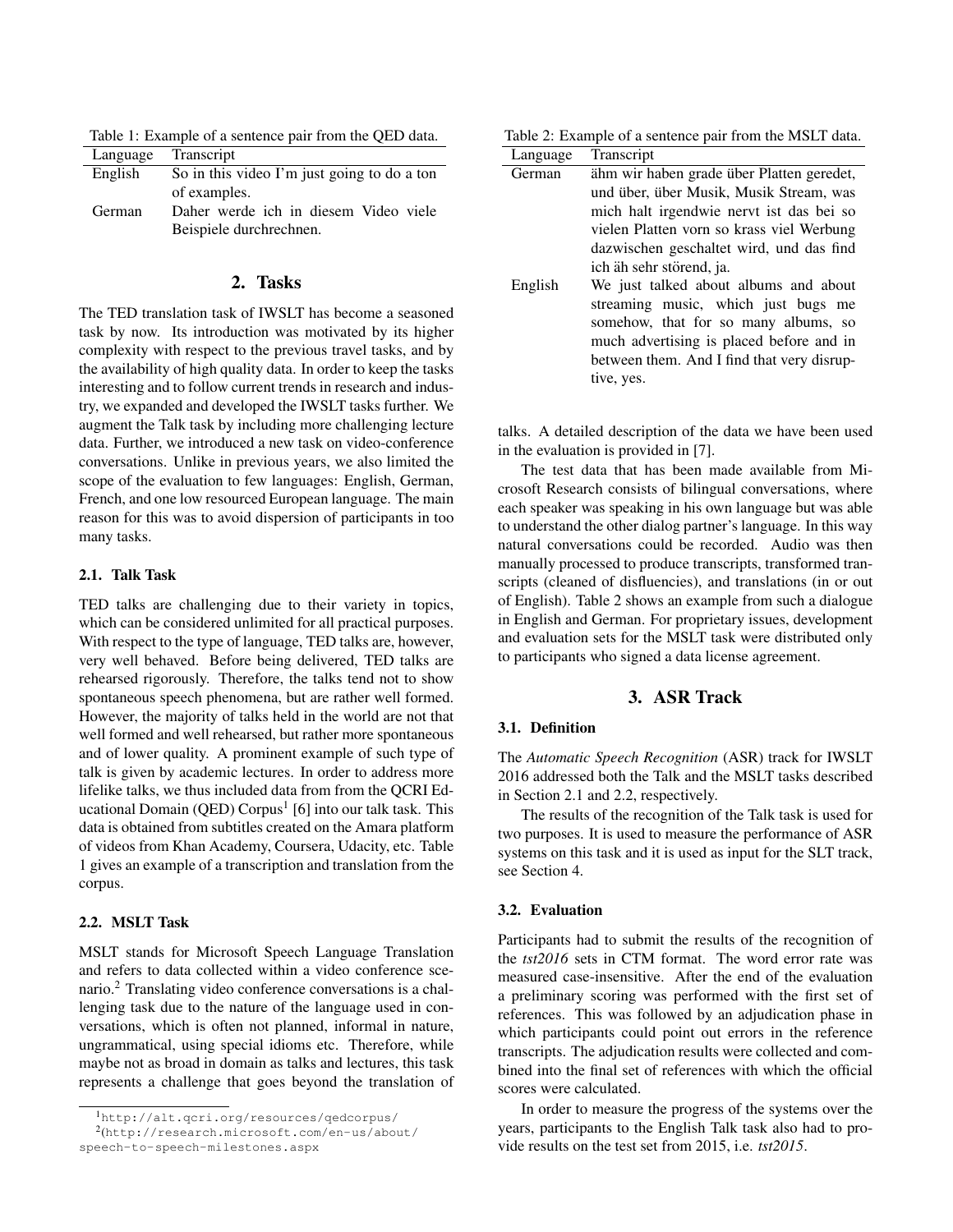Table 3: List of Participants

| <b>RWTH</b>  | Rheinisch-Westfälische Technische Hochschule Aachen, Germany [8, 9]                          |
|--------------|----------------------------------------------------------------------------------------------|
| MITLL-AFRL   | MIT Lincoln Laboratory and Air Force Research Laboratory, USA [10]                           |
| <b>UEDIN</b> | University of Edinburgh, United Kingdom [11]                                                 |
| <b>LIMSI</b> | LIMSI, France $[12]$                                                                         |
| <b>UMD</b>   | University of Maryland, USA [13]                                                             |
| KIT          | Karlsruhe Institute of Technology, Germany [14, 15]                                          |
| <b>FBK</b>   | Fondazione Bruno Kessler, Italy [16]                                                         |
| <b>RACAI</b> | Research Institute for AI of the Romanian Academy, Romania [17]                              |
| <b>UFAL</b>  | Charles University, Czech Republic [18]                                                      |
| <b>QCRI</b>  | <b>Qatar Computing Research Institute, Qatar Foundation, Qatar [19]</b>                      |
| <b>IOIT</b>  | University of Information and Communication Technology, Thai Nguyen University, Vietnam [20] |

## 3.3. Submissions

For this year's evaluation we received primary submissions from five sites.

For the English Talk task we received four primary runs on tst2016 and three on *tst2015*. We also received five contrastive submissions from two sites for *tst2016* and two contrastive submissions from one site for *tst2015*.

For the English MSLT task we received primary submissions from two sites, while for German we received two primary submissions. For German we further received a total of six contrastive submissions from two sites.

#### 3.4. Results

The detailed results of the primary submissions of the evaluation in terms of word error rate (WER) can be found in Appendix A.

For the English Talk task the word error rates of the submitted systems on tst2016 are in the range of 7.2%–59.2%. On the TED only portion of that test set the best WER is 6.4% while for the QED portion the best WER is 10.4%. This shows that the QED data is significantly more difficult than the TED data.

For the English MSLT task WERs range from 22.3% to 29.5%, while for the German MSLT task WERs scored are between 19.7% and 25.5%.

Three participants of this year's English Talk task also participated last year. All of them showed significant progress on *tst2015*, absolute WER improvements ranging from 1.9–0.5 percentage points. This year the lowest WER on *tst2014* was 6.1% as compared to 6.6% last year.

## 4. SLT Track

#### 4.1. Definition

The SLT track covered both the MSLT and Talk tasks. In particular, results of the two Talk sources were kept distinct, namely TED an QED. The participants should translate from the English and German audio signal (see Section 3). The challenge of this translation task over the MT track is the necessity to deal with automatic, and in general error prone, transcriptions of the audio signal, instead of correct human transcriptions. Furthermore, for the lecture tasks no manual segmentation into sentences was provided. Therefore, participants needed to develop methods to automatically segment the automatic transcript and insert punctuation marks.

For the lecture tasks, participants could translate from English into German and French. For the MSLT task, the translation directions English to German and French as well as German to French were offered.

## 4.2. Evaluation

For the evaluation, participants could choose to either use their own ASR technology, or to use ASR output provided by the conference organizers.

For both input languages, the ASR output provided by the organizers was a single system output from one of the submissions to the ASR track.

The results of the translation had to be submitted in NIST XML format, the same format used in the MT track (see Section 5).

Since the participants needed to segment the input into sentences, the segmentation of the reference and the automatic translation was different. In order to calculate the automatic evaluation metric, we need to realign the sentences of the reference and the automatic translation. This was done by minimizing the WER between the automatic translation and reference as described in [21].

## 4.3. Submissions

We received one primary submissions for every task. These submissions were created by two different participants.

#### 4.4. Results

The detailed results of the automatic evaluation in terms of BLEU and TER can be found in Appendix A.1.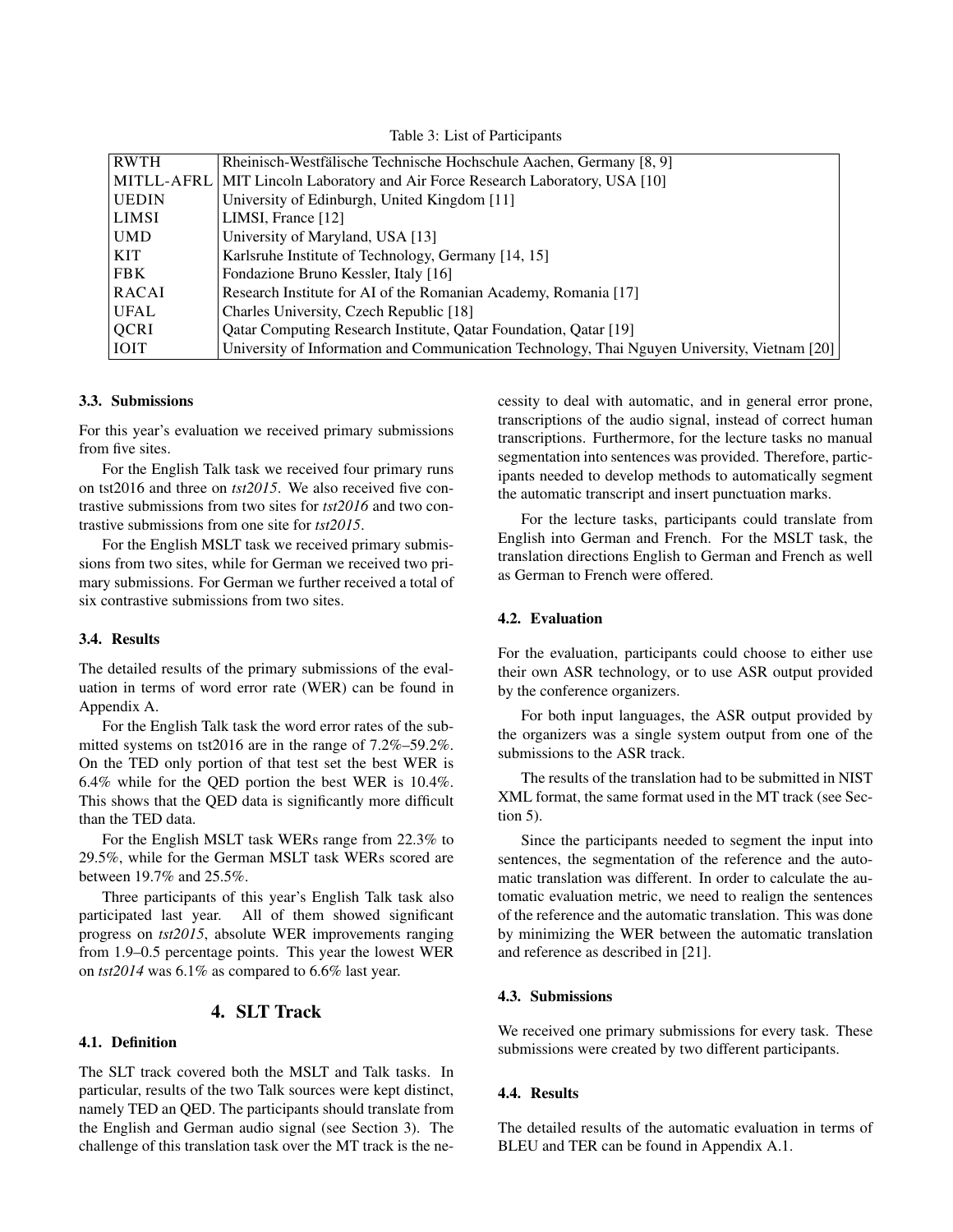## 5. MT Track

## 5.1. Definition

Also, the MT track featured the Talk and the MSLT tasks. As for the other tracks, tests on the different Talk sources (TED and QED) were kept distinct.

Statistics of the distributed sets for the MSLT task are provided in Table 5.

In this edition, the QED exercise was considered as a dry-run and as such no specific training nor development sets were released; participants could exploit in any way the data from the QED corpus, with the exception of a specific list of OED talks.<sup>3</sup>

The TED exercise was in all respects the same as that proposed in the last editions of the evaluation campaign. Differently than for QED, in-domain training and development data were supplied through the website of the WIT $3$  [5], while out-of-domain training data were made available through the workshop's website. With respect to edition 2015, some of the talks recently added to the TED repository have been used to define the new evaluation sets (*tst2016*), while the remaining new talks have been included in the training sets. For reliably assessing progress of MT systems over the years, the evaluation sets of edition 2015 (*tst2015*) were distributed as progressive test sets, when available. Development sets are either the same of past editions or have been built upon the same talks.

Table 4 provides statistics on in-domain texts supplied for training and evaluation purposes for each language pair of the TED and QED exercises. All texts were tokenized with the tokenizer script released with the Europarl corpus [22], but Arabic texts, which were processed by means of the QCRI Arabic Normalizer 3.0 [23].

Statistics on TED development sets can be found in the overview papers of 2014 and 2015 editions.

#### 5.2. Evaluation

Participants of the track had to provide MT outputs of the test sets in NIST XML format. Outputs had to be case-sensitive, detokenized and punctuated.

The quality of the translations was measured both automatically, against human translations created by the TED open translation project, and via human evaluation (Section 6).

Case sensitive scores were calculated with the three automatic standard metrics BLEU, NIST, and TER, as implemented in mteval-v13a.pl<sup>4</sup> and tercom-0.7.25<sup>5</sup>, by calling:

- mteval-v13a.pl -c
- java -Dfile.encoding=UTF8 -jar tercom.  $7.25$ . jar  $-N$  -s

<sup>4</sup>http://www.itl.nist.gov/iad/mig/tests/mt/2009/

Table 4: Talk task: statistics on bilingual train and test sets.

| direction/source        |            | data    |                    |                                       | tokens                                   | talks          |
|-------------------------|------------|---------|--------------------|---------------------------------------|------------------------------------------|----------------|
|                         |            |         | seg                | En                                    | foreign                                  |                |
|                         | <b>TED</b> | train   | 240 <sub>k</sub>   | 4.91M                                 | 3.91M                                    | 1,852          |
| $En \leftrightarrow Ar$ |            | tst2015 | $\overline{1,080}$ | 20.8k                                 | 16,2k                                    | 12             |
|                         |            | tst2016 | 1,133              | 23.2k                                 | 18,1k                                    | 13             |
|                         | OED        | tst2016 | 549                | 5.2k                                  | 3,9k                                     | 3              |
|                         | TED        | train   | 114k               | 2.26M                                 | 1.90M                                    | 999            |
| $En \leftrightarrow Cs$ |            | tst2015 | $\overline{1,080}$ | 20,8k                                 | $\overline{17,9}$ <sub>k</sub>           | 12             |
|                         |            | tst2016 | 1,133              | 23.2k                                 | 19.5k                                    | 13             |
|                         | OED        | tst2016 | 549                | 5.2k                                  | 3.8k                                     | 3              |
|                         | TED        | train   | 220k               | 4.50M                                 | 4.79M                                    | 1,824          |
| $En \leftrightarrow Fr$ |            | tst2015 | 1.080              | 20,8k                                 | $\overline{2}2\overline{.}0\overline{k}$ | 12             |
|                         |            | tst2016 | 1,133              | 23.2k                                 | 23.9k                                    | 13             |
|                         | QED        | tst2016 | 549                | 5.2k                                  | 5.1k                                     | 3              |
|                         | TED        | train   | 197k               | 3.96M                                 | 3.69M                                    | 1,611          |
| $En \leftrightarrow De$ |            | tst2015 | $\overline{1,080}$ | $20,\!\!\overline{8}\!\!\overline{k}$ | $\overline{19,7k}$                       | 12             |
|                         |            | tst2016 | 1,133              | 23,2k                                 | 20.7k                                    | 13             |
|                         | OED        | tst2016 | 549                | 5,2k                                  | 4.6k                                     | $\overline{3}$ |

Table 5: MSLT task: statistics on bilingual dev and test sets.

| direction           | data                                                                |       | tokens                                |        |
|---------------------|---------------------------------------------------------------------|-------|---------------------------------------|--------|
|                     | set                                                                 | seg   | source                                | target |
|                     | dev2016                                                             | 5,292 | 44.9k 49.6k                           |        |
| $En \rightarrow Fr$ | $\overline{\text{t}}$ st $\overline{2016}$                          | 4,854 | $\overline{45,3k}$ $\overline{49,3k}$ |        |
| $En \rightarrow De$ | dev2016                                                             | 5,292 | 44.9k 44.6k                           |        |
|                     | $\overline{\text{t}}$ st $\overline{2016}$                          | 4,854 | $\overline{45,3k}$ $\overline{45,2k}$ |        |
| $De \rightarrow En$ | dev2016                                                             | 3,335 | 31,1k 29,2k                           |        |
|                     | $\overline{\text{t}}$ st $\overline{\text{20}}\overline{\text{16}}$ | 3,798 | $\overline{33,1k}$ $\overline{31,2k}$ |        |

Detokenized texts were used, since the two scoring scripts apply their own internal tokenizers. Before the evaluation, Arabic texts were normalized with the QCRI Arabic Normalizer 3.0 [23].

In order to allow participants to evaluate their progresses automatically and under identical conditions, an evaluation server was developed. Participants could submit the translation of any development set to either a REST Webservice or through a GUI on the web, receiving as output BLEU, NIST and TER scores computed as described above. The core of the evaluation server is a shell script wrapping the mteval and tercom scorers. The REST service is a PHP script running over Apache HTTP, while the GUI on the web is written in HTML with AJAX code. The evaluation server was utilized by the organizers for the automatic evaluation of the official submissions. After the evaluation period, the evaluation on test sets was enabled to all participants as well.

#### 5.3. Submissions

We received submissions from 10 different sites. The total number of primary runs is 60: 40 on *tst2016* and 20 on the progressive *tst2015* set; the 40 primary on *tst2016* are dis-

<sup>5</sup>http://www.cs.umd.edu/ snover/tercom/

<sup>&</sup>lt;sup>3</sup> available here: https://sites.google.com/site/iwsltevaluation2016/home/offlimit-ted-talks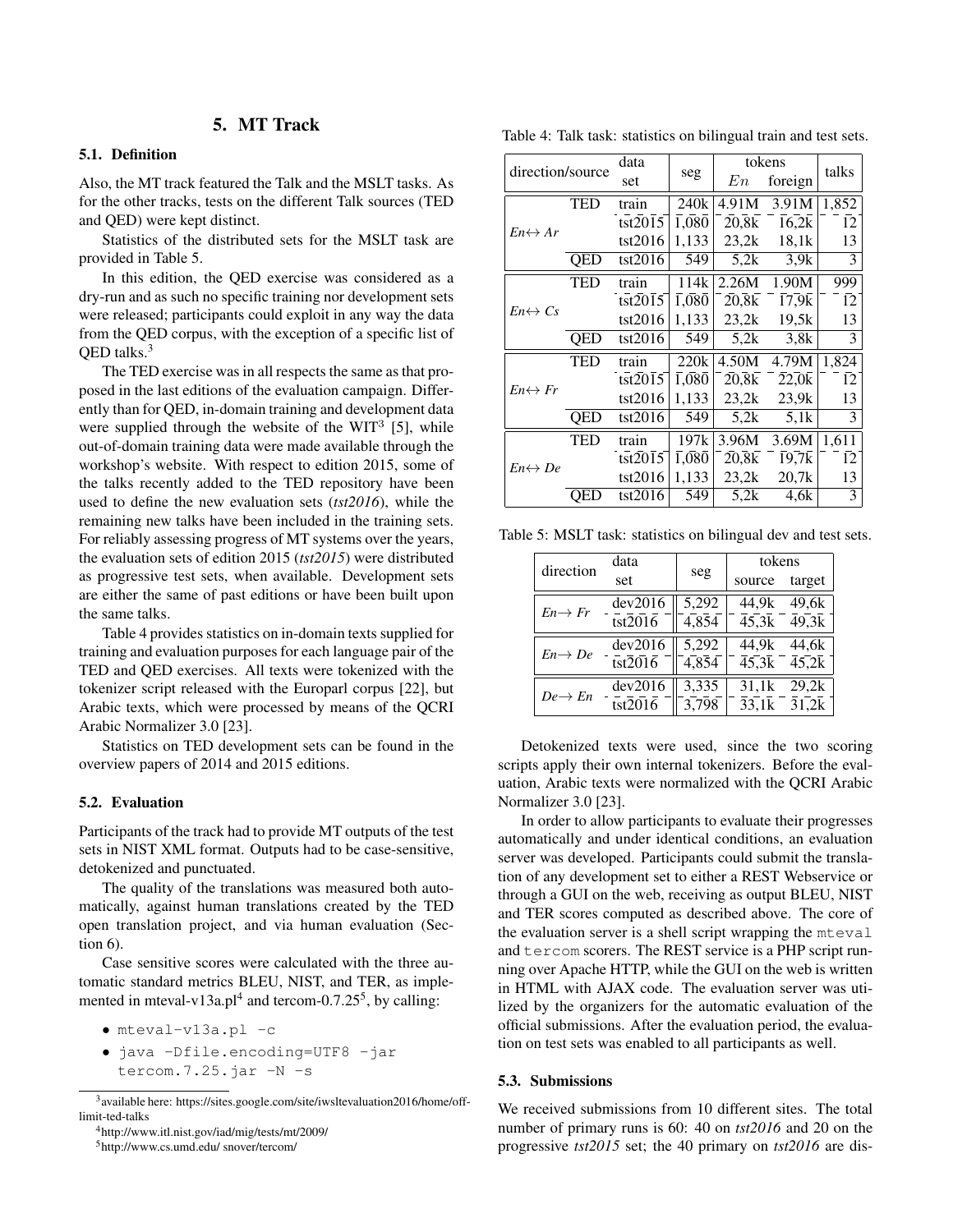tributed between the three MT exercises as follows: 9 on MSLT, 11 on QED and 20 on TED.

## 5.4. Results

The results on the 2016 official test set for each participant are shown in Appendix A.1. Appendix A.2 provides results on the progress test sets *test2015*, which only regard the TED exercise; for the language pairs proposed also in edition 2015, the score of the best TED *test2015* run submitted last year is given as well. For each test set, case-sensitive BLEU, NIST and TER scores are reported. (Notice tht QED runs were also scored in case insensitive mode for the reason discussed below.)

Assuming that for a given language pair the quality of the translation is related to the difficulty of the task, it results that MSLT seems easier than TED, while QED seems in general more difficult than TED, with few exceptions (e.g. QCRI in English-to-Arabic).

One issue of the QED test set came out lately. Both the transcriptions and the translations of the three lectures of the QED test set show inconsistent letter casing. For this reason, we scored the submissions also in case insensitive mode. In fact, the observed difference with the case sensitive scores is unusually high (over 5 absolute BLEU points), suggesting that this aspect should be handled better in the future.

By comparing the 2016 results on the progress test set to the best 2015 results, outstanding improvements can be observed on the TED French-English and English-French directions. The two participants which adopted a neural MT approach outperformed the best system of 2015 by 6-7 absolute BLEU points. It is also worth noticing that the outstanding scores reached in 2015 on the English-German TED task have been almost matched this year by three participants, also using NMT systems.

Finally, we want to highlight the "asymmetry" of the pairs involving the Arabic and Czech languages: in both cases, the translation from English into those two languages is much more difficult than the translation in the other way round.

#### 6. Human Evaluation

Human evaluation was carried out for two MT TED tasks, namely English-German  $(EnDe)$  and English-French  $(EnFr)$ . Following the methodology introduced in IWSLT 2013, human evaluation was based on *Post-Editing* and systems were ranked according to the HTER (Human-mediated Translation Edit Rate) evaluation metric.

Post-Editing, *i.e.* the manual correction of machine translation output, has long been investigated by the translation industry as a form of machine assistance to reduce the costs of human translation. Nowadays, Computer-aided translation (CAT) tools incorporate post-editing functions, and a number of studies [24, 25] demonstrate the usefulness of MT to increase translators' productivity. The MT TED task offered

in IWSLT can be seen as an interesting application scenario to test the utility of MT systems in a real subtitling task.

From the point of view of the evaluation campaign, our goal is to adopt a human evaluation framework able to maximize the benefit for the research community, both in terms of information about MT systems and data and resources to be reused. With respect to other types of human assessment, such as judgments of translation quality (*i.e.* adequacy/fluency and ranking tasks), the post-editing task has the double advantage of producing *(i)* a set of edits pointing to specific translation errors, and *(ii)* a set of additional reference translations. Both these byproducts are very useful for MT system development and evaluation.<sup>6</sup> Furthermore, the HTER metric [26] - which consists of measuring the minimum edit distance between the MT output and its manually post-edited version (*targeted* reference) - has been shown to correlate quite well with human judgments of MT quality.

The human evaluation dataset and the collected post-edits are described in Section 6.1, whereas the results of the evaluation are presented in Section 6.2.

#### 6.1. Evaluation Data

The human evaluation (HE) dataset created for each task was a subset of the 2015 test set *(tst2015)*. Both the EnDe and  $EnFr$  *tst2015* test sets are composed of the same 12 TED Talks, and around the initial 56% of each talk was included in the HE set. This choice of selecting a consecutive block of sentences for each talk was determined by the need of realistically simulating a caption post-editing task on several TED talks. The resulting  $EnDe$  and  $EnFr$  HE sets are identical and include 600 segments, corresponding to around 10,000 English words.

As regards the MT systems selected for human evaluation, different criteria were followed for the two tasks. For the  $EnDe$  task, all four submitted primary runs were postedited. For the  $EnFr$  task, the top-two systems according to automatic evaluation (see Appendix A) were included in the evaluation. Since both top-ranking submissions were neural MT systems, for comparison purposes we additionally run and evaluated two state-of-the-art phrase-based systems, namely Google Translate and ModernMT.<sup>7</sup> Finally, to measure the progress with respect to last year's campaign, a system participating in IWSLT 2015 was also added to evaluation.

For each task, the output of the selected systems on the HE set was assigned to professional translators to be postedited, namely four MT outputs for  $EnDe$  and five for  $EnFr$ . To cope with translators' variability, an equal number of outputs from each MT system was assigned randomly to each translator (for all the details about data preparation and post-editing see [27] and Appendix B).

The resulting evaluation data consists of multiple new

<sup>&</sup>lt;sup>6</sup>All the data produced for human evaluation are publicly available through the  $WIT^3$  repository (wit3.fbk.eu). <sup>7</sup>www.modernmt.eu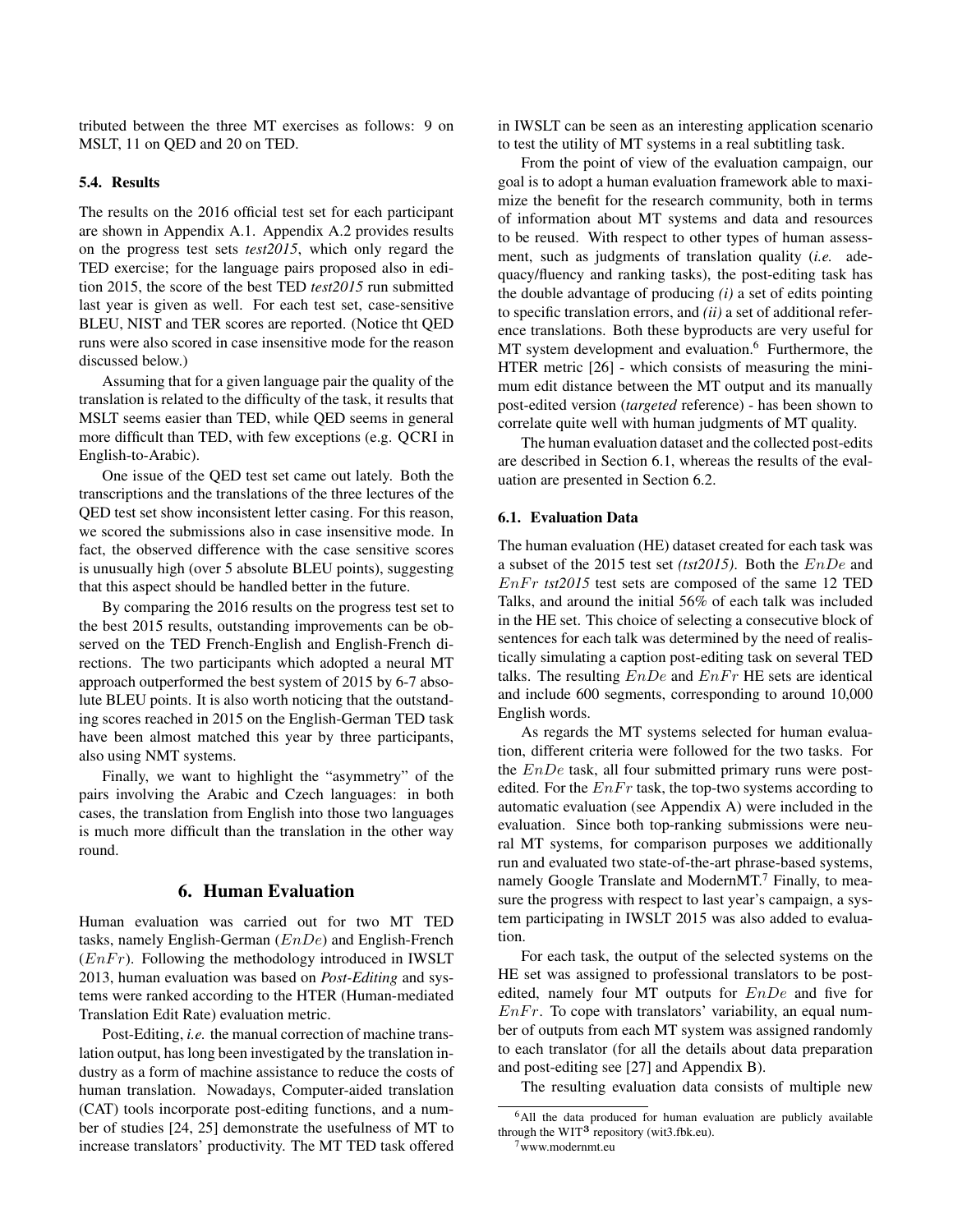Table 6: EnDe TED Talk task (HE *tst2015*): Post-editing information for each Post-editor. PE effort is estimated with HTER. Scores are given in percentage  $(\%).$ 

| PEditor         | PE Effort | std-dev | <b>Sys TER</b> | std-dev |
|-----------------|-----------|---------|----------------|---------|
| <b>PE 1</b>     | 22.48     | 17.48   | 53.78          | 22.20   |
| <b>PE 2</b>     | 23.22     | 18.92   | 54.20          | 22.82   |
| PE <sub>3</sub> | 10.68     | 14.04   | 53.26          | 21.55   |
| <b>PE4</b>      | 42.22     | 24.25   | 53.43          | 22.24   |

Table 7:  $EnFr$  TED Talk task (HE *tst2015*): Post-editing information for each Post-editor. PE effort is estimated with HTER. Scores are given in percentage  $(\%).$ 

| PEditor         | PE Effort | std-dev | <b>Sys TER</b> | std-dev |
|-----------------|-----------|---------|----------------|---------|
| <b>PE 1</b>     | 35.60     | 20.43   | 46.08          | 21.80   |
| PE <sub>2</sub> | 21.89     | 15.64   | 46.32          | 20.89   |
| PE <sub>3</sub> | 19.69     | 15.27   | 45.99          | 21.16   |
| PE <sub>4</sub> | 13.90     | 12.70   | 46.40          | 20.51   |
| <b>PE 5</b>     | 23.95     | 17.08   | 46.43          | 21.52   |

reference translations for each of the sentences in the HE set. Each one of these references represents the targeted translation of the system output from which it was derived, while the post-edits of the other systems are available for evaluation as additional references.

The main characteristics of the work carried out by posteditors are presented in Tables 6 and 7. In the tables, the post-editing (PE) effort for each translator is given. PE effort is to be interpreted as the number of actual edit operations performed to produce the post-edited version and - consequently - it is calculated as the HTER of all the sentences post-edited by each single translator.

As we can see from the tables, PE effort is highly variable among post-editors, even though in different proportions depending on the task (from 10.68% to 42.22% for EnDe, and from 13.90% to 35.60% for  $EnFr$ ). Data about weighted standard deviation confirm post-editor variability, showing that translators produced quite different PE effort distributions. To further study post-editors' behaviour, we exploited the official reference translations available for the two MT tasks and we calculated the TER of the MT outputs assigned to each translator for post-editing (*Sys TER* Column in Tables 6 and 7), as well as the related weighted standard deviation. As we can see from the tables, the documents presented to translators (composed of segments produced by different systems) are very homogeneous, as they show very similar TER scores and standard deviation figures. This also confirms that the procedure followed in data preparation was effective.

The variability observed in PE effort - despite the similarity of the input documents - is most probably due to translators' subjectivity in carrying out the post-editing task. These results are in line with those observed starting from IWSLT 2013 for different datasets and language pairs.

Table 8: EnDe TED Talk task (HE *tst2015*): human evaluation results. Scores are given in percentage (%). The system name next to the mTER score indicates the first system in the ranking w.r.t. which differences are statistically significant at  $p < 0.01$ .

| <b>System</b>     | mTER                   | <b>HTER</b> | TER    | TER             |
|-------------------|------------------------|-------------|--------|-----------------|
| <b>Ranking</b>    | <b>HE</b> Set          | HE Set      | HE Set | <b>Test Set</b> |
|                   | 5 PErefs               | tgt PEref   | ref    | ref             |
| <b>UEDIN</b>      | $13.31^{\text{SU-15}}$ | 21.72       | 52.40  | 52.02           |
| <b>KIT</b>        | $14.12$ FBK            | 22.29       | 52.97  | 52.47           |
| $SU-15$           | 14.98 <sup>UFAL</sup>  | 21.09       | 51.15  | 51.13           |
| <b>FBK</b>        | 15.95 <sup>UFAL</sup>  | 25.42       | 51.88  | 51.56           |
| UFAL              | 21.89                  | 28.82       | 57.41  | 57.08           |
| <b>Rank Corr.</b> |                        | 0.70        | 0.20   | 0.20            |

Table 9: EnFr TED Talk task (HE tst2015): human evaluation results. Scores are given in percentage  $(\%)$ . The system name next to the mTER score indicates the first system in the ranking w.r.t. which differences are statistically significant at  $p < 0.01$ .

| <b>System</b>     | mTER                      | <b>HTER</b> | <b>TER</b> | TER             |
|-------------------|---------------------------|-------------|------------|-----------------|
| <b>Ranking</b>    | <b>HE</b> Set             | HE Set      | HE Set     | <b>Test Set</b> |
|                   | 5 PErefs                  | tgt PEref   | ref        | ref             |
| <b>UEDIN</b>      | $12.41^{\text{MMT}}$      | 17.89       | 43.46      | 44.46           |
| <b>FBK</b>        | $12.98^{\mathrm{MMT}}$    | 18.51       | 42.72      | 43.96           |
| <b>MMT</b>        | $19.50^{PJAIT-15}$        | 25.18       | 48.15      | 49.46           |
| <b>GT</b>         | 19.98 <sup>PJAIT-15</sup> | 25.29       | 48.80      | 49.82           |
| $PIAIT-15$        | 21.90                     | 28.28       | 48.09      | 49.15           |
| <b>Rank Corr.</b> |                           | 1.00        | 0.60       | 0.60            |

#### 6.2. Results

The outcomes of the previous rounds of human evaluation through post-editing [28, 27, 29] demonstrated that multireference TER (mTER) – where TER is computed against all available post-edits – allows a more reliable and consistent evaluation of the real overall MT system performance with respect to HTER – where TER is calculated against the targeted reference only. In light of these findings, also this year systems were officially ranked according to mTER calculated on all the collected post-edits.

To allow a comparable overview of the results obtained for the two different language pairs, the evaluation framework of the two tasks was kept as similar as possible. To this purpose, since we collected five post-edits for  $EnFr$ and only four for  $EnDe$ , we added to the evaluation of the  $EnDe$  task the winning run (and corresponding post-edit) of last year's campaign, *i.e.* the neural MT system SU-15 [30].

Results and rankings are presented in bold in Tables 8 and 9, which also give HTER scores calculated on the targeted reference only and TER results – both on the HE set and on the full test set – calculated against the official reference translation used for automatic evaluation (see Section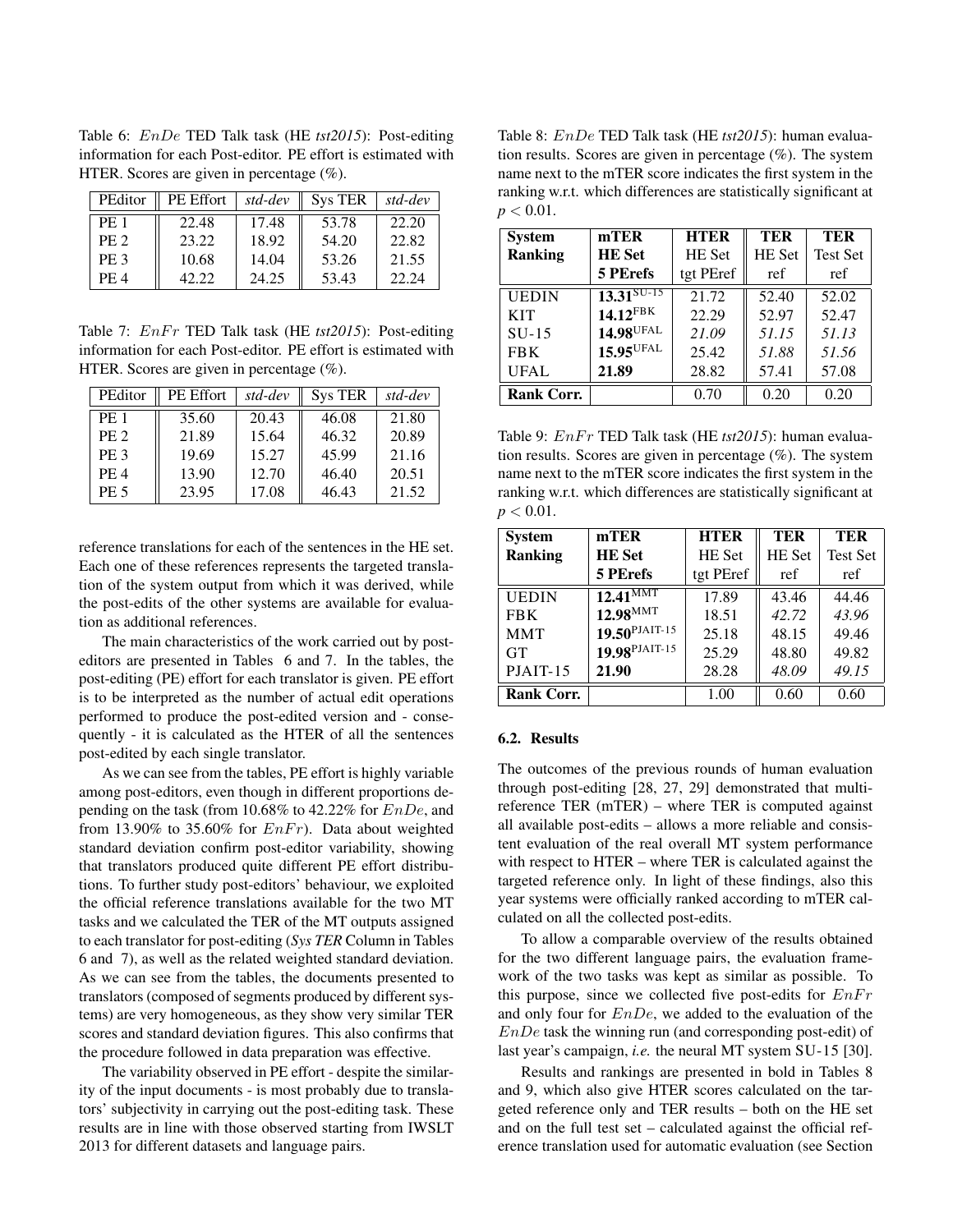## 5.2 and Appendix A).<sup>8</sup>

To establish the reliability of system ranking, for all pairs of systems we calculated the statistical significance of the observed differences in performance. Statistical significance was assessed with the *approximate randomization* method [31], a statistical test well-established in the NLP community [32] and that, especially for the purpose of MT evaluation, has been shown [33] to be less prone to type-I errors than the bootstrap method [34]. In this study, the approximate randomization test was based on 10,000 iterations. The results of the test are also shown in Tables 8 and 9, where we report - next to the mTER score of each system - the name of the first system in the ranking with respect to which differences are statistically significant.

In the  $EnDe$  task, a winning system cannot be indicated, since the top-ranking system (UEDIN) is not significantly different from the second one (KIT). In general, the ranking is not clearly defined, since the four top-ranking systems – which are all neural – are very close to each other, with UEDIN (first) significantly better than SU-15 (third), and KIT (second) significantly better than FBK (fourth) but not different from SU-15 (third). Moreover, all the neural MT systems are significantly better than the UFAL phrase-based system, overtooking it with a large margin (ranging from 6 to 9 mTER points). This outcome confirms last year's findings,<sup>9</sup> since the new neural systems perform very similarly to SU-15, UFAL compares well with last year's state of the art phrase-based systems, and the neural approach markedly outperfoms the phrase-based one.

The outcome of the  $EnFr$  task is quite similar to that of the  $EnDe$  task. There is not a single winning system, since the two top-ranking systems – which are both neural – are not significantly different from each other. Also for this language pair, neural systems are significantly better than all the three phrase-based systems, with an impressive improvement of at least 7 mTER points. Finally, the two external state of the art systems (MMT and GT) rank on par, while significantly outperforming last year's system PJAIT-15.

As a general comparison between  $EnFr$  and  $EnDe$  language pairs, mTER scores confirm that translating from English to German is more difficult than translating into French. However it is interesting to note that the differences revealed are not so marked as those given by a fully automatic metric such as TER computed on one independent reference. As an example, by taking the average performance of the two topranking systems in both tasks, we see that the relative difference between  $EnDe$  and  $EnFr$  in terms of mTER amounts to around 7%, while in terms of TER it amounts to around 16%. The evaluation carried out on multiple post-edits is more reliable and gives more accurate information about differences between language pairs.

Some additional observations can be drawn by compar-

ing mTER and TER results given in the tables, which largely confirm previous years' findings. First, we observe a considerable TER reduction when using all collected post-edits (*5 PErefs*) with respect to both the HTER obtained using the targeted post-edit (*tgt PEref*) and the TER obtained using the independent reference (*ref*). This reduction clearly confirms that exploiting all the available reference translations is a viable way to control and overcome post-editors' variability, giving an overall score which is more informative about the real performances of the systems.

Moreover, the correlation between evaluation metrics is measured using *Spearman's rank correlation coefficient* ρ ∈ [-1.0, 1.0]. We can see from the tables that TER rankings do not correlate well with the official mTER. A possible explanation is that – differently from mTER – when systems are very close to each other TER calculated against one independent reference does not allow to discriminate between systems. To verify this hypothesis, we calculated the statistical significance of the differences between systems according to TER. Indeed, for the  $EnFr$  task, shifts in the ranking occur only where the differences between systems are not statistically significant (FBK *vs.* UEDIN and PJAIT-15 *vs.* MMT and GT). For the EnDe task, the situation is more blurred, since SU-15 and FBK are not significantly different from UEDIN but are significantly better than KIT.

To conclude, the post-editing task introduced for manual evaluation brought benefit to the IWSLT community, and in general to the MT field. Indeed, producing post-edited versions of the participating systems' outputs allowed us to carry out a quite informative evaluation which minimizes the variability of post-editors, who naturally tend to diverge from the post-editing guidelines and personalize their translations. Furthermore, a number of additional reference translations are made available to the community for further development and evaluation of MT systems.

## 7. Conclusions

We reported results of the 2016 IWSLT Evaluation Campaign which featured two tasks: the translation of video conference conversations, a brand new task, and the translation of talks from the TED talk collection and the QED corpus. For both tasks, automatic speech recognition, machine translation, and spoken language translations tracks were organised. In total, ten international research groups joined the evaluation campaign. Performance improvements observed last year on the translation, thanks to the application of deep neural networks, were confirmed and even enhanced this year.

## 8. Acknowledgements

The human evaluation and part of the work by FBK's authors were supported by the CRACKER and ModernMT projects, which receive funding from the EU's Horizon 2020 research and innovation programme (grants No. 645357 and 645487).

<sup>8</sup>Note that since TER is an edit-distance measure, lower numbers indicate better performances.

<sup>&</sup>lt;sup>9</sup>For a detailed analysis of the outputs of the systems participating in the IWSLT 2015 MT EnDe task, see [35]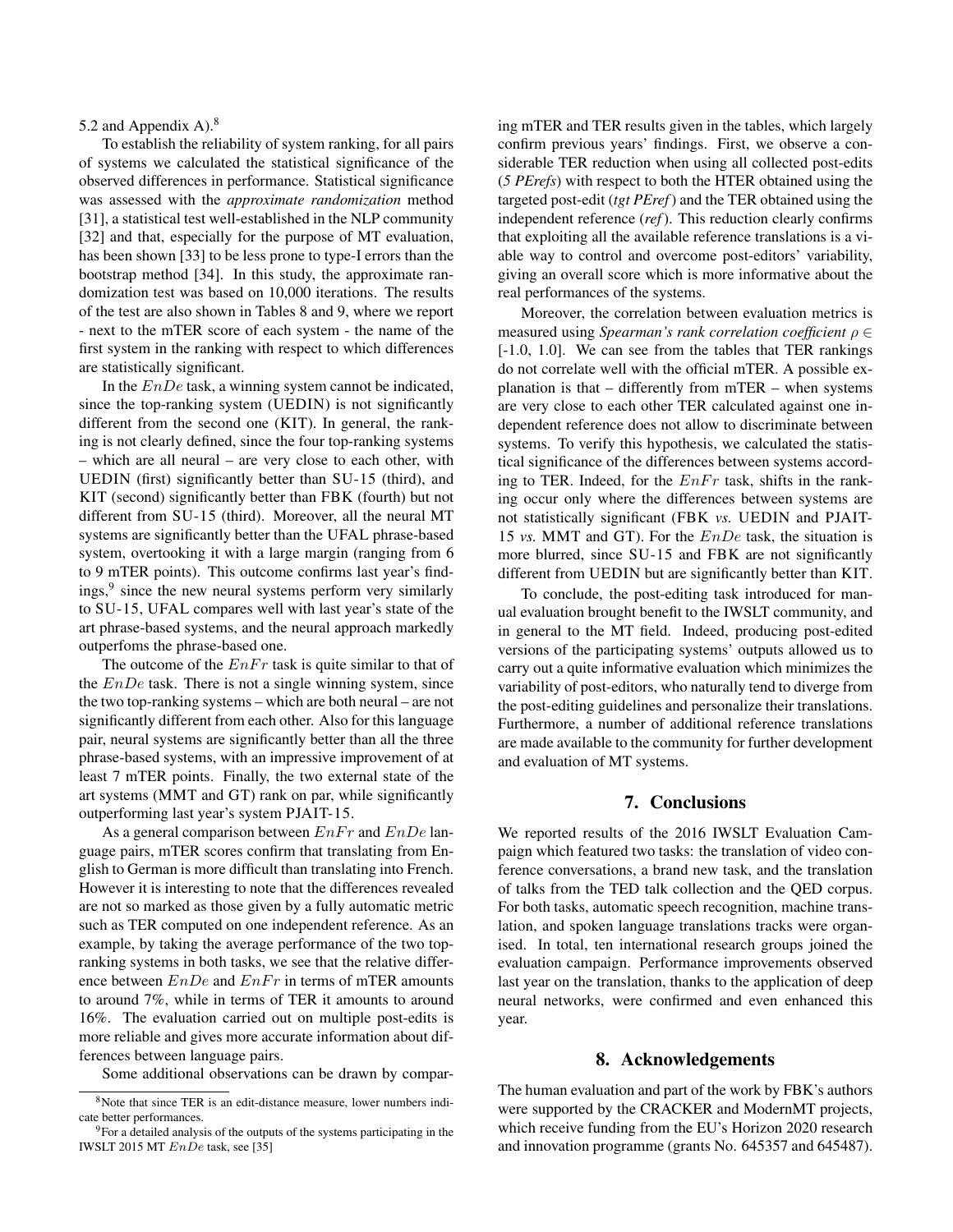#### 9. References

- [1] Y. Akiba, M. Federico, N. Kando, H. Nakaiwa, M. Paul, and J. Tsujii, "Overview of the IWSLT04 Evaluation Campaign," in *Proceedings of the International Workshop on Spoken Language Translation*, Kyoto, Japan, 2004, pp. 1–12.
- [2] T. Takezawa, E. Sumita, F. Sugaya, H. Yamamoto, and S. Yamamoto, "Toward a broad-coverage bilingual corpus for speech translation of travel conversations in the real world." in *Proceedings of the International Conference on Language Resources and Evaluation (LREC)*, 2002, pp. 147–152.
- [3] N. Ruiz and M. Federico, "Complexity of spoken versus written language for machine translation," in *Proceedings of the 17th Annual Conference of the European Association for Machine Translation (EAMT)*, Dubrovnik, Croatia, 2014, pp. 173–180.
- [4] F. Casacuberta, M. Federico, H. Ney, and E. Vidal, "Recent efforts in spoken language processing," *IEEE Signal Processing Magazine*, vol. 25, no. 3, pp. 80–88, May 2008.
- [5] M. Cettolo, C. Girardi, and M. Federico, "WIT<sup>3</sup>: Web Inventory of Transcribed and Translated Talks," in *Proceedings of the Annual Conference of the European Association for Machine Translation (EAMT)*, Trento, Italy, May 2012. [Online]. Available: http://hltshare. fbk.eu/EAMT2012/html/Papers/59.pdf
- [6] A. Abdelali, F. Guzman, H. Sajjad, and S. Vogel, "The amara corpus: Building parallel language resources for the educational domain," in *Proceedings of the Ninth International Conference on Language Resources and Evaluation (LREC'14)*, N. C. C. Chair), K. Choukri, T. Declerck, H. Loftsson, B. Maegaard, J. Mariani, A. Moreno, J. Odijk, and S. Piperidis, Eds. Reykjavik, Iceland: European Language Resources Association (ELRA), may 2014.
- [7] C. Federmann and W. D. Lewis, "Microsoft Speech Language Translation (MSLT) Corpus: The IWSLT 2016 release for English, French and German," in *Proceedings of the ninth International Workshop on Spoken Language Translation (IWSLT)*, Seattle, US-WA, 2016.
- [8] W. Michel, Z. Tüske, M. A. B. Shaik, R. Schlüter, and H. Ney, "The RWTH Aachen LVCSR system for IWSLT-2016 German Skype conversation recognition task," in *Proceedings of the ninth International Workshop on Spoken Language Translation (IWSLT)*, Seattle, WA, 2016.
- [9] J.-T. Peter, A. Guta, N. Rossenbach, M. Graca, and H. Ney, "The RWTH Aachen Machine Translation System for IWSLT 2016," in *Proceedings of the ninth In-*

*ternational Workshop on Spoken Language Translation (IWSLT)*, Seattle, WA, 2016.

- [10] M. Kazi, E. Salesky, B. Thompson, J. Taylor, J. Gwinnup, T. Anderson, G. Erdmann, E. Hansen, B. Ore, K. Young, and M. Hutt, "The MITLL-AFRL IWSLT 2016 Systems," in *Proceedings of the ninth International Workshop on Spoken Language Translation (IWSLT)*, Seattle, WA, 2016.
- [11] M. Junczys-Dowmunt and A. Birch, "The University" of Edinburgh's systems submission to the MT task at IWSLT," in *Proceedings of the ninth International Workshop on Spoken Language Translation (IWSLT)*, Seattle, WA, 2016.
- [12] F. Burlot, M. Labeau, E. Knyazeva, T. Lavergne, A. Allauzen, and F. Yvon, "LIMSI@IWSLT'16: MT Track," in *Proceedings of the ninth International Workshop on Spoken Language Translation (IWSLT)*, Seattle, WA, 2016.
- [13] X. Niu and M. Carpuat, "The UMD Machine Translation Systems at IWSLT 2016: English-to-French Translation of Speech Transcripts," in *Proceedings of the ninth International Workshop on Spoken Language Translation (IWSLT)*, Seattle, WA, 2016.
- [14] E. Cho, J. Niehues, T.-L. Ha, M. Sperber, M. Mediani, and A. Waibel, "Adaptation and Combination of NMT Systems: The KIT Translation Systems for IWSLT 2016," in *Proceedings of the ninth International Workshop on Spoken Language Translation (IWSLT)*, Seattle, WA, 2016.
- [15] T. S. Nguyen, M. Mueller, M. Sperber, T. Zenkel, K. Kilgour, S. Stueker, and A. Waibel, "The 2016 KIT IWSLT Speech-to-Text Systems for English and German," in *Proceedings of the ninth International Workshop on Spoken Language Translation (IWSLT)*, Seattle, WA, 2016.
- [16] M. A. Farajian, R. Chatterjee, C. Conforti, S. Jalalvand, V. Balaraman, M. D. Gang, D. Ataman, M. Turchi, M. Negri, and M. Federico, "FBK's Neural Machine Translation Systems for IWSLT 2016," in *Proceedings of the ninth International Workshop on Spoken Language Translation (IWSLT)*, Seattle, WA, 2016.
- [17] S. Pipa, A.-F. Vasile, I. Ionascu, S. D. Dumitrescu, and T. Boros¸, "RACAI Entry for the IWSLT 2016 Shared Task," in *Proceedings of the ninth International Workshop on Spoken Language Translation (IWSLT)*, Seattle, WA, 2016.
- [18] O. Bojar, R. Sudarikov, T. Kocmi, J. Helcl, and O. Cífka, "UFAL Submissions to the IWSLT 2016 MT Track," in *Proceedings of the ninth International Workshop on Spoken Language Translation (IWSLT)*, Seattle, WA, 2016.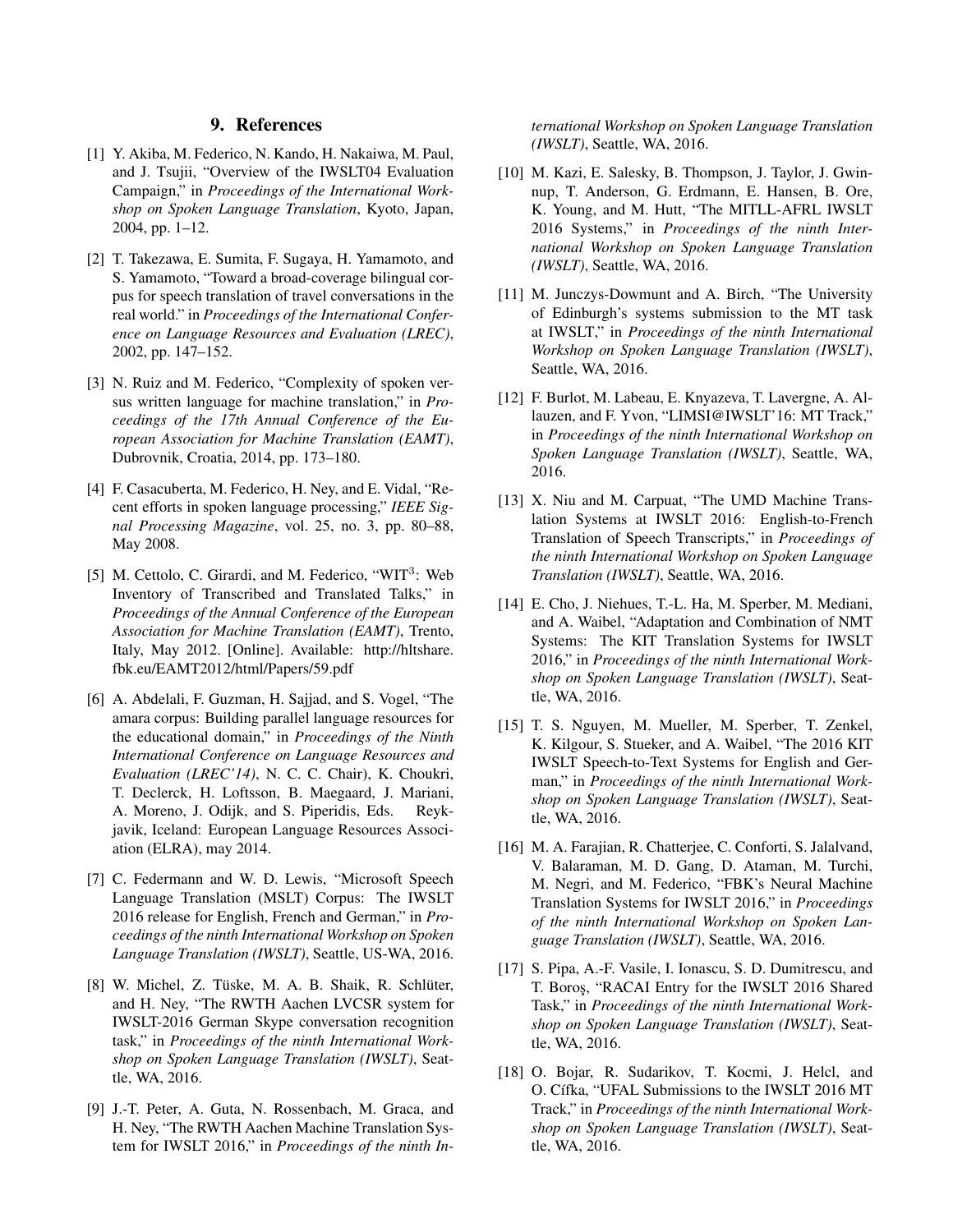- [19] N. Durrani, F. Dalvi, H. Sajjad, and S. Vogel, "QCRI's Machine Translation Systems for IWSLT'16," in *Proceedings of the ninth International Workshop on Spoken Language Translation (IWSLT)*, Seattle, WA, 2016.
- [20] T. T. V. Van Huy Nguyen, Trung-Nghia Phung and C. M. Luong, "The IOIT English ASR system for IWSLT 2016," in *Proceedings of the ninth International Workshop on Spoken Language Translation (IWSLT)*, Seattle, WA, 2016.
- [21] E. Matusov, G. Leusch, O. Bender, , and H. Ney, "Evaluating Machine Translation Output with Automatic Sentence Segmentation," in *Proceedings of the 2nd International Workshop on Spoken Language Translation (IWSLT)*, Pittsburgh, USA, 2005.
- [22] P. Koehn, "Europarl: A parallel corpus for statistical machine translation," in *Proceedings of the Tenth Machine Translation Summit (MT Summit X)*, Phuket, Thailand, September 2005, pp. 79–86.
- [23] H. Sajjad, F. Guzmán, P. Nakov, A. Abdelali, K. Murray, F. A. Obaidli, and S. Vogel, "QCRI at IWSLT 2013: Experiments in Arabic-English and English-Arabic Spoken Language Translation," in *Proceedings of the tenth International Workshop on Spoken Language Translation (IWSLT)*, Heidelberg, Germany, 2013.
- [24] M. Federico, A. Cattelan, and M. Trombetti, "Measuring user productivity in machine translation enhanced computer assisted translation," in *Proceedings of the Tenth Conference of the Association for Machine Translation in the Americas (AMTA)*, 2012. [Online]. Available: http://www.mt-archive.info/AMTA-2012-Federico.pdf
- [25] S. Green, J. Heer, and C. D. Manning, "The efficacy of human post-editing for language translation," in *Proceedings of the SIGCHI Conference on Human Factors in Computing Systems*. ACM, 2013, pp. 439–448.
- [26] M. Snover, B. Dorr, R. Schwartz, L. Micciulla, and J. Makhoul, "A Study of Translation Edit Rate with Targeted Human Annotation," in *Proceedings of the The Seventh Conference of the Association for Machine Translation in the Americas (AMTA)*, Cambridge, USA, 2006, pp. 223–231.
- [27] M. Cettolo, J. Niehues, S. Stüker, L. Bentivogli, and M. Federico, "Report on the 11th IWSLT Evaluation Campaign, IWSLT 2014," in *Proceedings of the Eleventh International Workshop on Spoken Language Translation (IWSLT 2014)*, Lake Tahoe, USA, 2014.
- [28] ——, "Report on the 10th IWSLT Evaluation Campaign," in *Proceedings of the Tenth International Workshop on Spoken Language Translation (IWSLT 2013)*, Heidelberg, Germany, 2013.
- [29] M. Cettolo, J. Niehues, S. Stüker, L. Bentivogli, R. Cattoni, and M. Federico, "The IWSLT 2015 Evaluation Campaign," in *Proceedings of the 12th International Workshop on Spoken Language Translation (IWSLT 2015)*, Da Nang, Vietnam, 2015.
- [30] M.-T. Luong and C. D. Manning, "Stanford Neural Machine Translation Systems for Spoken Language Domains," in *Proceedings of the 12th International Workshop on Spoken Language Translation (IWSLT)*, Da Nang, Vietnam, 2015.
- [31] E. W. Noreen, *Computer Intensive Methods for Testing Hypotheses: An Introduction*. Wiley Interscience, 1989.
- [32] N. Chinchor, L. Hirschman, and D. D. Lewis, "Evaluating message understanding systems: An analysis of the third message understanding conference (muc-3)," *Computational Linguistics*, vol. 19, no. 3, pp. 409–449, 1993.
- [33] S. Riezler and J. T. Maxwell, "On some pitfalls in automatic evaluation and significance testing for MT," in *Proceedings of the ACL Workshop on Intrinsic and Extrinsic Evaluation Measures for Machine Translation and/or Summarization*. Ann Arbor, Michigan: Association for Computational Linguistics, June 2005, pp. 57–64. [Online]. Available: http://www.aclweb.org/anthology/W/W05/W05-0908
- [34] B. Efron and R. J. Tibshirani, *An Introduction to the Bootstrap*. Chapman and Hall, 1993.
- [35] L. Bentivogli, A. Bisazza, M. Cettolo, and M. Federico, "Neural versus phrase-based machine translation quality: a case study," in *Proceedings of the 2016 Conference on Empirical Methods in Natural Language Processing*. Austin, Texas: Association for Computational Linguistics, November 2016, pp. 257–267. [Online]. Available: https://aclweb.org/anthology/D16-1025
- [36] M. Federico, N. Bertoldi, M. Cettolo, M. Negri, M. Turchi, M. Trombetti, A. Cattelan, A. Farina, D. Lupinetti, A. Martines, A. Massidda, H. Schwenk, L. Barrault, F. Blain, P. Koehn, C. Buck, and U. Germann, "The MateCat Tool," in *Proceedings of COLING 2014, the 25th International Conference on Computational Linguistics: System Demonstrations*. Dublin, Ireland: Dublin City University and Association for Computational Linguistics, August 2014, pp. 129–132. [Online]. Available: http://www.aclweb.org/anthology/C14-2028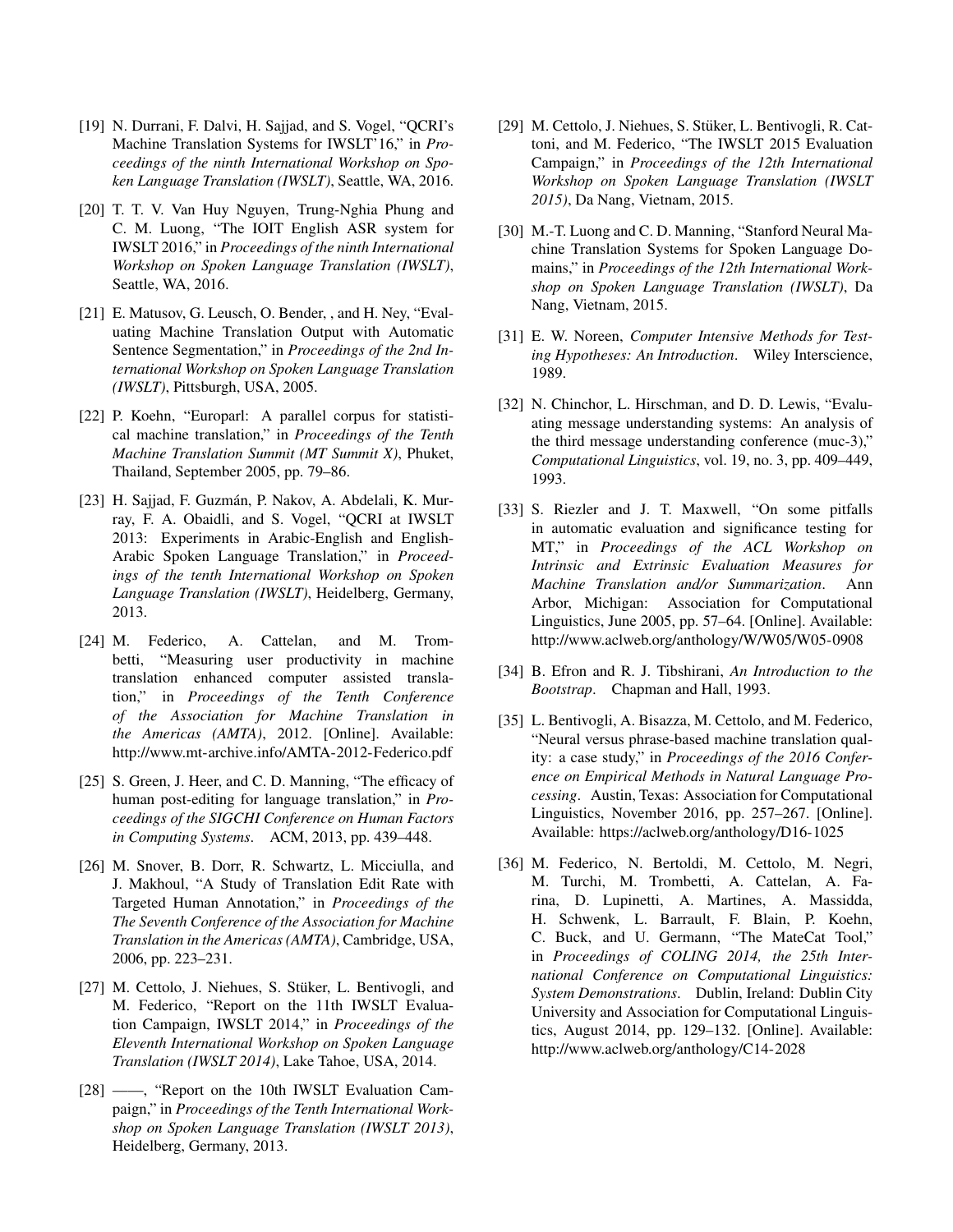# Appendix A. Automatic Evaluation

## A.1. Official Testset (*tst2016*)

· All the sentence IDs in the IWSLT 2016 testset were used to calculate the automatic scores for each run submission.

· MT systems are ordered according to the *BLEU* metrics.

· *WER*, *BLEU* and *TER* scores are given as percent figures (%).

#### ASR: Talk English  $(ASR_{EN})$

| <b>System</b> | WER   | # Errors |
|---------------|-------|----------|
| MITLL-AFRL    | 7.2%  | 1,796    |
| <b>KIT</b>    | 8.5%  | 2,119    |
| <b>IOIT</b>   | 16.0% | 4,000    |
| <b>RACAI</b>  | 59.2% | 14.835   |

#### ASR: QED English  $(\text{ASR}_{EN})$

| <b>System</b> | WER    | # Errors |
|---------------|--------|----------|
| MITLL-AFRL    | 10.4%  | 491      |
| KIT           | 11.6%  | 545      |
| <b>IOIT</b>   | 16.6%  | 780      |
| <b>RACAI</b>  | 113.6% | 5.345    |

#### $\operatorname{ASR}$  : MSLT English  $(\operatorname{ASR}_{EN})$

| System | WER   | # Errors |
|--------|-------|----------|
| ĽГ     | 22.3% | 9,807    |
| ыт     | 29.5% | 970      |

#### SLT : TED English-German

| <b>System</b> | case sensitive     |       | $\vert$ case insensitive |       |
|---------------|--------------------|-------|--------------------------|-------|
|               | <b>BLEU</b><br>TER |       | BLEU                     | TER   |
| KIT           | 18.11              | 69.29 | 19.05                    | 67.12 |

#### SLT : MSLT English-German

| <b>System</b> |             |       | $case$ sensitive $\mid$ case insensitive |            |
|---------------|-------------|-------|------------------------------------------|------------|
|               | <b>BLEU</b> | TER   | <b>BLEU</b>                              | <b>TER</b> |
| KIT           | 21.15       | 67.41 | 22.71                                    | 65.06      |

#### ASR: TED English  $(\text{ASR}_{EN})$

| <b>System</b> | WER     | # Errors |
|---------------|---------|----------|
| MITLL-AFRL    | $6.4\%$ | 1,305    |
| <b>KIT</b>    | 7.7%    | 1.574    |
| <b>IOIT</b>   | 15.8%   | 3,220    |
| <b>RACAI</b>  | 46.6%   | 9.490    |

#### $ASR : MSLT$  German  $(ASR<sub>DE</sub>)$

| System      | WER   | # Errors |
|-------------|-------|----------|
| <b>RWTH</b> | 19.7% |          |
| · I'I∵      | 25.5% | 7.671    |

#### SLT : QED English-German

| System | case sensitive     |       | case insensitive |            |  |
|--------|--------------------|-------|------------------|------------|--|
|        | <b>BLEU</b><br>TER |       | <b>BLEU</b>      | <b>TER</b> |  |
| KIT    | 13.57              | 77.78 | 14.85            | 75.65      |  |

#### SLT : MSLT German-English

| <b>System</b> |       | case sensitive   case insensitive |                   |     |
|---------------|-------|-----------------------------------|-------------------|-----|
|               |       | BLEU TER                          |                   | TER |
| KIT           | 21.20 | 64.24                             | $22.24 \pm 62.40$ |     |

#### SLT : MSLT English-French

| <b>System</b> | case sensitive     |       | case insensitive |            |
|---------------|--------------------|-------|------------------|------------|
|               | <b>BLEU</b><br>TER |       | <b>BLEU</b>      | <b>TER</b> |
| <b>RACAI</b>  | 4.30               | 79.53 | 4.62             | 78.61      |

#### MT : TED Arabic-English

| <b>System</b>     |        | case sensitive     |            |
|-------------------|--------|--------------------|------------|
|                   | BLEU 1 | <b>NIST</b>        | <b>TER</b> |
| OCRI              |        | 31.78 7.1876 49.34 |            |
| <b>MITLL-AFRL</b> | 28.68  | $6.7696$ 53.44     |            |

#### MT : TED English-Arabic

| System | case sensitive |                     |            |  |
|--------|----------------|---------------------|------------|--|
|        | <b>BLEU</b>    | <b>NIST</b>         | <b>TER</b> |  |
| OCRI   | 18.06          | $5.1625 \mid 69.04$ |            |  |

#### MT : QED Arabic-English

| <b>System</b> | case sensitive |              |            | case insensitive                               |              |            |
|---------------|----------------|--------------|------------|------------------------------------------------|--------------|------------|
|               | <b>BLEU</b>    | <b>NIST</b>  | <b>TER</b> | <b>BLEU</b>                                    | <b>NIST</b>  | <b>TER</b> |
| <b>OCRI</b>   | 28.09          |              |            | $\mid$ 5.5085   58.88   33.47   6.2812   52.48 |              |            |
| MITLL-AFRL    | 14.26          | 3.9917 75.77 |            | 16.84                                          | 4.4232 71.82 |            |

#### MT : QED English-Arabic

| System | case sensitive |                                  |            |             | case insensitive |            |
|--------|----------------|----------------------------------|------------|-------------|------------------|------------|
|        | <b>BLEU</b>    | <b>NIST</b>                      | <b>TER</b> | <b>BLEU</b> | <b>NIST</b>      | <b>TER</b> |
| OCRI   |                | $23.13$   4.9507   65.67   23.14 |            |             | 4.9538 65.67     |            |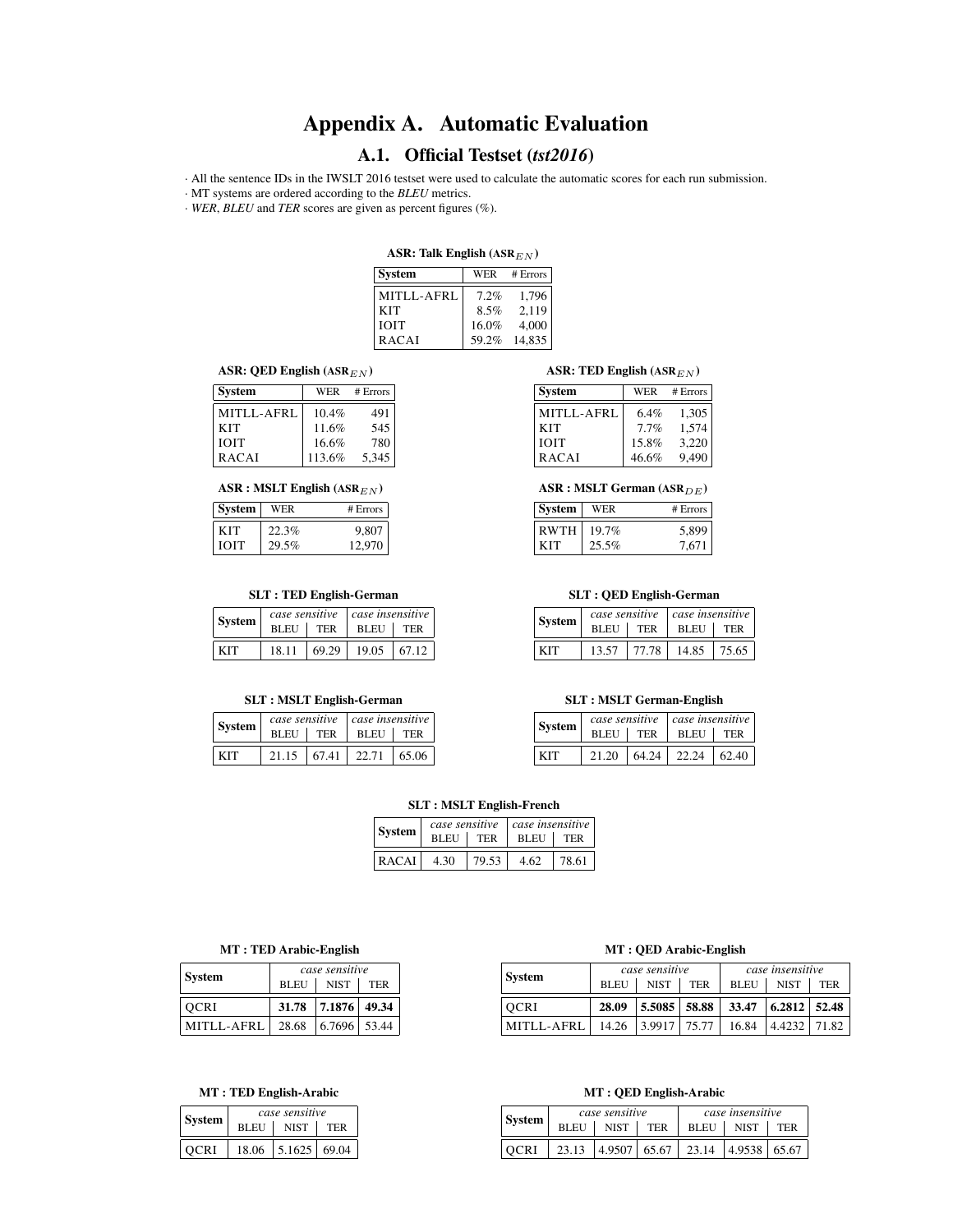## MT : TED Czech-English

| <b>System</b> |                                          | case sensitive      |  |  |
|---------------|------------------------------------------|---------------------|--|--|
|               | <b>NIST</b><br><b>BLEU</b><br><b>TER</b> |                     |  |  |
| UFAL.         | 30.15                                    | $7.3063 \mid 49.09$ |  |  |

#### MT : TED English-Czech

| <b>System</b> | case sensitive |                     |            |  |  |
|---------------|----------------|---------------------|------------|--|--|
|               | <b>BLEU</b>    | <b>NIST</b>         | <b>TER</b> |  |  |
| <b>LIMSI</b>  | 16.24          | $5.0044 \mid 64.66$ |            |  |  |
|               |                |                     |            |  |  |

## MT : QED Czech-English

| <b>System</b> | case sensitive |              |            | case insensitive |                  |            |
|---------------|----------------|--------------|------------|------------------|------------------|------------|
|               | <b>BLEU</b>    | <b>NIST</b>  | <b>TER</b> | <b>BLEU</b>      | <b>NIST</b>      | <b>TER</b> |
| <b>IIFAI</b>  | 19.44          | 4.6596 66.29 |            |                  | $22.16$   5.1922 | 61.36      |

## MT : QED English-Czech

| System                                                  | case sensitive |          | case insensitive |                                       |             |            |
|---------------------------------------------------------|----------------|----------|------------------|---------------------------------------|-------------|------------|
|                                                         | <b>BLEU</b>    | $ $ NIST | TER              | <b>BLEU</b>                           | <b>NIST</b> | <b>TER</b> |
| LIMSI   15.89   3.9547   75.40   17.98   4.3363   71.24 |                |          |                  |                                       |             |            |
| UFAL.                                                   |                |          |                  | 14.18 3.5939 78.93 77.63 4.0832 73.86 |             |            |

## MT : TED French-English

| <b>System</b> | case sensitive |              |            |  |  |
|---------------|----------------|--------------|------------|--|--|
|               | <b>BLEU</b>    | <b>NIST</b>  | <b>TER</b> |  |  |
| <b>UEDIN</b>  | 37.56          | 8.2806 40.95 |            |  |  |
| <b>FRK</b>    | 37.19          | 8.2385 41.14 |            |  |  |

## MT : TED English-French

| System       | case sensitive |             |            |  |  |
|--------------|----------------|-------------|------------|--|--|
|              | <b>BLEU</b>    | <b>NIST</b> | <b>TER</b> |  |  |
| <b>UEDIN</b> | 36.88          | 7.7007      | 46.02      |  |  |
| <b>FBK</b>   | 36.77          | 7.7475      | 45.89      |  |  |
| <b>RACAI</b> | 26.91          | 6.6369      | 54.91      |  |  |

## MT : MSLT English-French

| <b>System</b> | case sensitive |                  |            |  |  |
|---------------|----------------|------------------|------------|--|--|
|               | <b>BLEU</b>    | <b>NIST</b>      | <b>TER</b> |  |  |
| <b>UMD</b>    | 43.47          | $ 8.5433 $ 38.04 |            |  |  |
| <b>FRK</b>    | 42.98          | 8.6440           | 38.20      |  |  |

#### MT : TED German-English

| <b>System</b> | case sensitive             |        |            |  |  |
|---------------|----------------------------|--------|------------|--|--|
|               | <b>NIST</b><br><b>BLEU</b> |        | <b>TER</b> |  |  |
| <b>RWTH</b>   | 33.68                      | 7.7562 | 45.80      |  |  |
| <b>KIT</b>    | 33.61                      | 7.7304 | 45.40      |  |  |
| UEDIN         | 32.56                      | 7.5873 | 46.15      |  |  |
| UFAL.         | 30.97                      | 7.4057 | 47.54      |  |  |
| <b>FBK</b>    | 30.30                      | 7.2259 | 47.65      |  |  |

## MT : QED German-English

| <b>System</b> | case sensitive |                | case insensitive |             |             |            |
|---------------|----------------|----------------|------------------|-------------|-------------|------------|
|               | <b>BLEU</b>    | <b>NIST</b>    | <b>TER</b>       | <b>BLEU</b> | <b>NIST</b> | <b>TER</b> |
| <b>RWTH</b>   | 29.65          | $5.8406$ 55.59 |                  | 35.33       | 6.6282      | 49.27      |
| <b>KIT</b>    | 26.47          | 5.3082         | 60.03            | 30.74       | 5.9851      | 54.26      |
| UFAL          | 23.19          | 5.1916         | 60.19            | 26.93       | 5.8378      | 54.68      |

## MT : MSLT German-English

| <b>System</b> | case sensitive |             |            |  |  |
|---------------|----------------|-------------|------------|--|--|
|               | <b>BLEU</b>    | <b>NIST</b> | <b>TER</b> |  |  |
| <b>RWTH</b>   | 40.07          | 8.1521      | 39.36      |  |  |
| <b>KIT</b>    | 36.55          | 7.7232      | 40.21      |  |  |
| <b>FBK</b>    | 35.06          | 7.7489      | 41.24      |  |  |
| UFAL          | 32.84          | 7.4284      | 44.33      |  |  |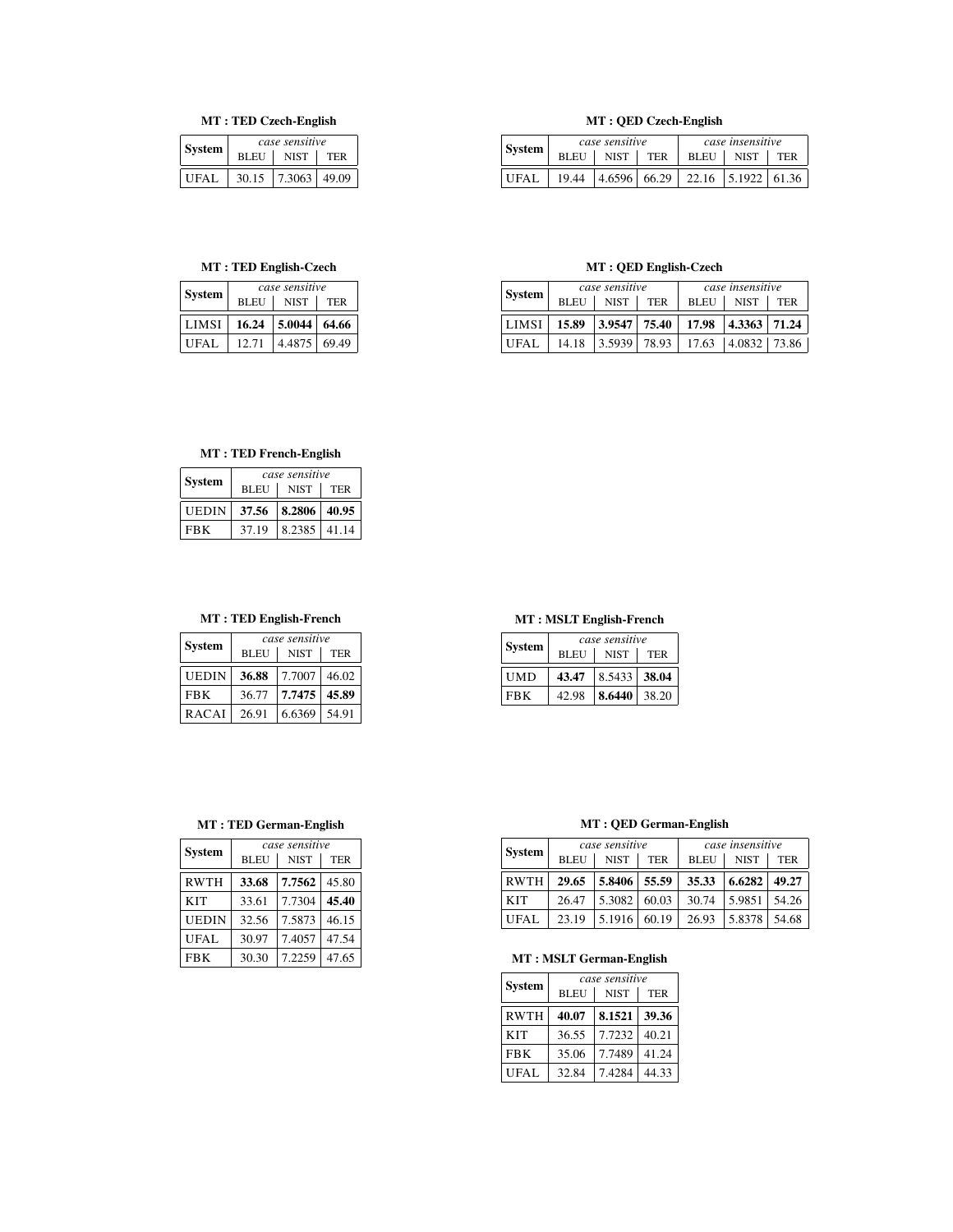## MT : TED English-German

| <b>System</b> | case sensitive |             |            |  |  |  |
|---------------|----------------|-------------|------------|--|--|--|
|               | <b>BLEU</b>    | <b>NIST</b> | <b>TER</b> |  |  |  |
| <b>UEDIN</b>  | 27.34          | 6.5588      | 55.26      |  |  |  |
| <b>KIT</b>    | 26.82          | 6.4517      | 56.27      |  |  |  |
| <b>FBK</b>    | 26.56          | 6.5499      | 55.51      |  |  |  |
| <b>UFAL</b>   | 23.14          | 5.9512      | 60.76      |  |  |  |

## MT : QED English-German

| <b>System</b> | case sensitive |                |     | case insensitive                                                 |                  |            |
|---------------|----------------|----------------|-----|------------------------------------------------------------------|------------------|------------|
|               | BLEU           | <b>NIST</b>    | TER | BLEU                                                             | <b>NIST</b>      | <b>TER</b> |
| UFAL.         |                |                |     | $18.11 \mid 4.2771 \mid 72.19 \mid 20.45 \mid 4.6769 \mid 67.95$ |                  |            |
| <b>KIT</b>    | 17.91          | $4.2513$ 73.56 |     | 20.24                                                            | $ 4.6584 $ 69.36 |            |

## MT : MSLT English-German

| <b>System</b> | case sensitive |              |            |  |
|---------------|----------------|--------------|------------|--|
|               | <b>BLEU</b>    | <b>NIST</b>  | <b>TER</b> |  |
| <b>KIT</b>    | 40.17          | 8.3286 39.26 |            |  |
| <b>FBK</b>    | 38.78          | 8.2610       | 39.52      |  |
| UFAL          | 35.57          | 7.7262       | 42.56      |  |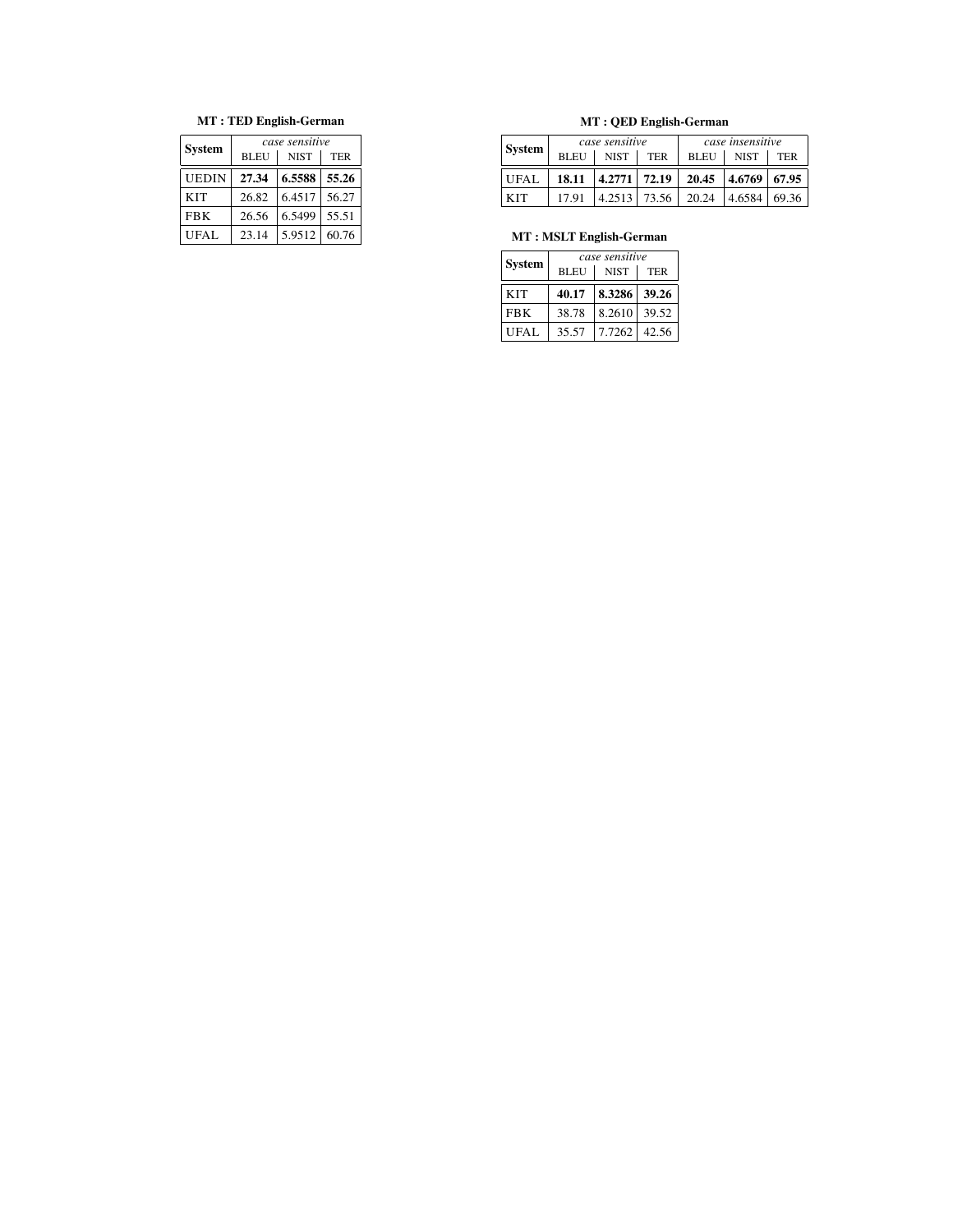## A.2. Progress Testset (*tst2015*)

· All the sentence IDs in the IWSLT 2015 testset were used to calculate the automatic scores for each run submission.

· MT systems are ordered according to the *BLEU* metric.

· *WER*, *BLEU* and *TER* scores are given as percent figures (%).

#### ASR: TED English  $(ASR_{EN})$

| <b>System</b> | WER   | # Errors |
|---------------|-------|----------|
| MITLL-AFRL    | 6.1%  | 1,119    |
| <b>KIT</b>    | 7.3%  | 1,334    |
| <b>TOIT</b>   | 12.5% | 2.277    |

#### SLT : TED English-German

| case sensitive<br><b>System</b><br><b>BLEU</b><br><b>TER</b> |       |       | case insensitive |       |
|--------------------------------------------------------------|-------|-------|------------------|-------|
|                                                              |       |       | <b>BLEU</b>      | TER   |
| KIT                                                          | 17.67 | 79.53 | 18.55            | 77.51 |

#### MT : TED Arabic-English

| System     | case sensitive |                |     |
|------------|----------------|----------------|-----|
|            | <b>BLEU</b>    | <b>NIST</b>    | TER |
| OCRI       | 34.09          | 7.3943 46.78   |     |
| MITLL-AFRL | 30.53          | $6.9285$ 50.94 |     |

#### MT : TED Czech-English

| <b>System</b>                | case sensitive |                    |            |
|------------------------------|----------------|--------------------|------------|
|                              | <b>BLEU</b>    | <b>NIST</b>        | <b>TER</b> |
| UFAL                         |                | 33.22 7.5290 46.64 |            |
| BEST IWSLT2015 $\vert$ 25.07 |                | 6.4026 55.74       |            |

#### MT : TED French-English

| <b>System</b>  | case sensitive |              |            |
|----------------|----------------|--------------|------------|
|                | <b>BLEU</b>    | <b>NIST</b>  | <b>TER</b> |
| <b>UEDIN</b>   | 39.69          | 8.2895 40.38 |            |
| <b>FBK</b>     | 38.44          | 8.2285       | 40.75      |
| BEST IWSLT2015 | 32.75          | 17.2769      | 48.41      |

#### MT : TED German-English

| <b>System</b>  | case sensitive |             |            |
|----------------|----------------|-------------|------------|
|                | <b>BLEU</b>    | <b>NIST</b> | <b>TER</b> |
| <b>KIT</b>     | 34.13          | 7.6087      | 45.83      |
| <b>RWTH</b>    | 33.90          | 7.6416      | 46.39      |
| <b>UEDIN</b>   | 33.83          | 7.6218      | 46.05      |
| <b>FBK</b>     | 32.38          | 7.4886      | 46.78      |
| UFAL           | 31.81          | 7.4467      | 47.16      |
| BEST IWSLT2015 | 31.50          | 7.7932      | 47.11      |

#### MT : TED English-Arabic

|             | case sensitive |              |            |  |
|-------------|----------------|--------------|------------|--|
| System      | <b>BLEU</b>    | <b>NIST</b>  | <b>TER</b> |  |
| <b>OCRI</b> | 19.50          | 5.3894 63.22 |            |  |

#### MT : TED English-Czech

| <b>System</b>  | case sensitive |                     |     |
|----------------|----------------|---------------------|-----|
|                | <b>BLEU</b>    | <b>NIST</b>         | TER |
| LIMSI          | 19.18          | $5.3772 \mid 60.81$ |     |
| UFAL           | 15.71          | $4.8609 \mid 65.76$ |     |
| BEST IWSLT2015 | 17.17          | $5.1056 \mid 63.00$ |     |

#### MT : TED English-French

| System         | case sensitive |             |            |
|----------------|----------------|-------------|------------|
|                | <b>BLEU</b>    | <b>NIST</b> | <b>TER</b> |
| <b>FBK</b>     | 39.71          | 7.9694      | 43.96      |
| UEDIN          | 39.14          | 7.8646      | 44.46      |
| RACAI          | 29.68          | 6.8445      | 52.66      |
| BEST IWSLT2015 | 32.79          | 7.3222      | 49.15      |

## System *case sensitive* BLEU | NIST | TER UEDIN  $30.42 | 6.8813 | 52.02$ KIT 30.21 6.8135 52.47 FBK 30.05 6.9381 51.58 UFAL 25.63 6.2446 57.09 BEST IWSLT2015 30.85 6.9898 51.13

#### MT : TED English-German